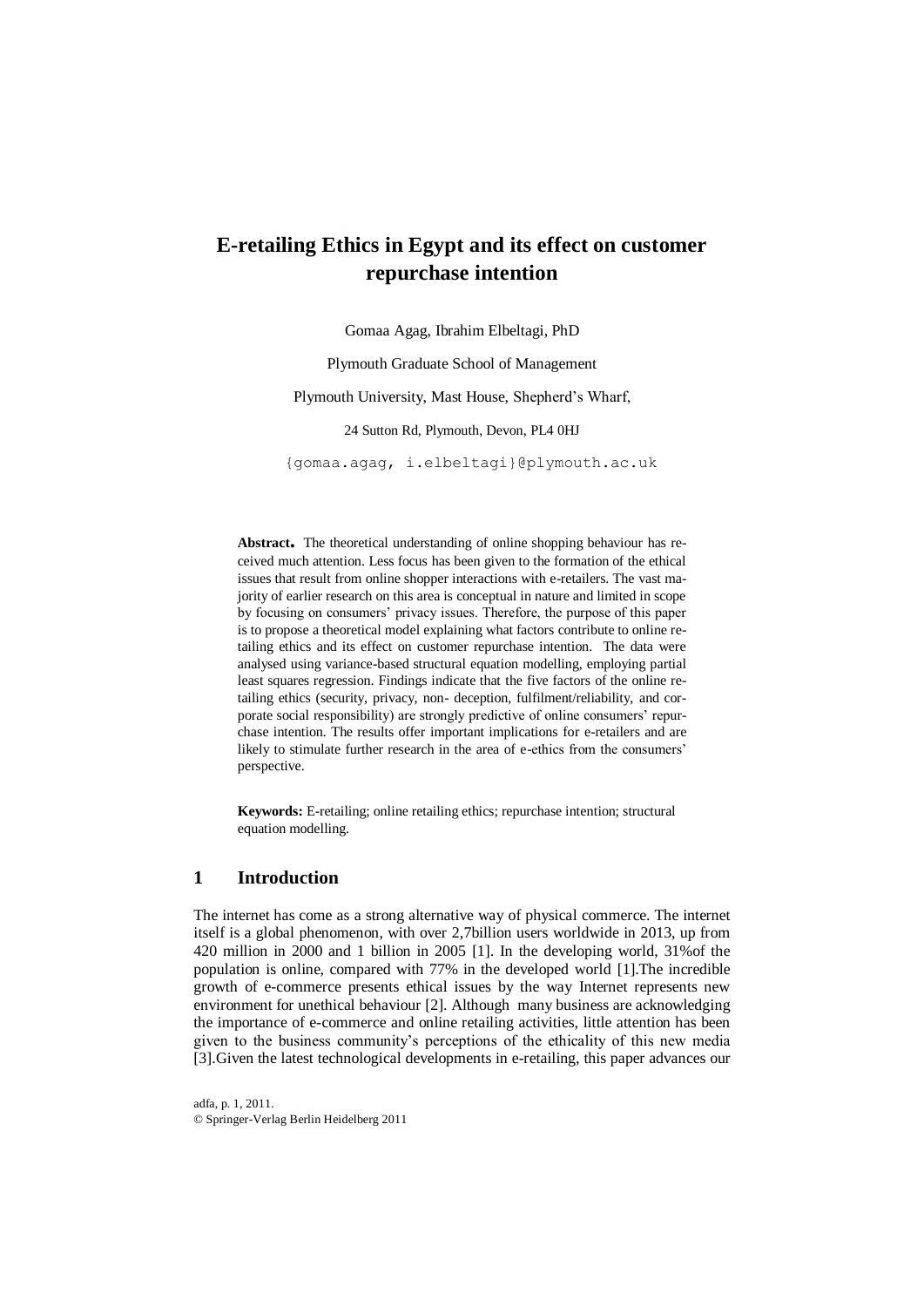understanding of the ethical issues in the online retail context. In this respect we follow the call by [4].For internet researchers to make significant contribution to the retailing literature "by utilizing theories not frequently applied to internet issues as well as investigating antecedents variables heretofore overlooked ".

A number of studies have addressed consumers' ethical believes and practices [5, 6, 7, 8], as well as consumers' perceptions of retailers ethics [9, 10, 11, 12]. Yet, little research has been conducted on the potential ethical issues regarding online retailing from the consumers' perspective. In addition, the vast majority of earlier research is conceptual in nature, and has primarily focused on privacy issues e.g., [13, 14, 15, 16, 17] ignoring other important ethical marketing issues surrounding the Internet such as deception and dishonesty [3, 18]. The purpose of our study is to propose a theoretical model explaining what factors contribute to online retailing ethics and its effect on customer repurchase intention.

### **2 Literature review**

According to the Aristotelian moral philosophy tradition, the meaning of the word "ethics" is "human actions from the point of view of their rightness or wrongness" [19]. Ethics corresponds to "what is good?" [20], however there is not any universal answer to this question [21] "Marketing Ethics" could be defined as the standards of conduct and moral judgment applied to marketing practice or a code of morals for the marketing field [19]. There are many studies in the literature addressing various issues concerning marketing ethics [22, 23, 24]. However, previous researchers have tended to ignore other potential important ethical marketing issues pertaining to the internet, such as deception, dishonesty, and accuracy [25]. Though the CPEOR scale was developed in 2007, few studies e.g. [26, 27, 28, 29, 30] have examined the antecedents e.g. consumers' general internet expertise and consequences e.g. trust, perceived value, satisfaction, loyalty, and word-of-mouth of CPEOR. Further, it is particularly relevant to understand how consumers evaluate the ethics of their web sites in the face of competition between merchants and constantly rising consumer expectations [26]. Drawing on the above studies, in this research, online retailing ethics (ORE) is defined as consumers' perceptions about the integrity and responsibility of the company (behind the website) in its attempt to deal with consumers in a secure, confidential, fair and honest manner that ultimately protects consumers' interests.

### **3 Theoretical model and research hypotheses**

We expect ORE to be a higher-order construct composed of five dimensions. In particular, we conceive a second-order factor structure in which five distinct component factors (i.e., security, privacy, fulfilment, non-deception, and CSR) are the manifestation of a broader, more general and more abstract higher-order latent variable (ORE). This conceptualization is consistent with previous definitions of business ethics at highly abstract levels e.g., [31, 32, 33]. In such a second-order factorial structure, each factor can be considered a manifestation of ORE, and each item is a manifesta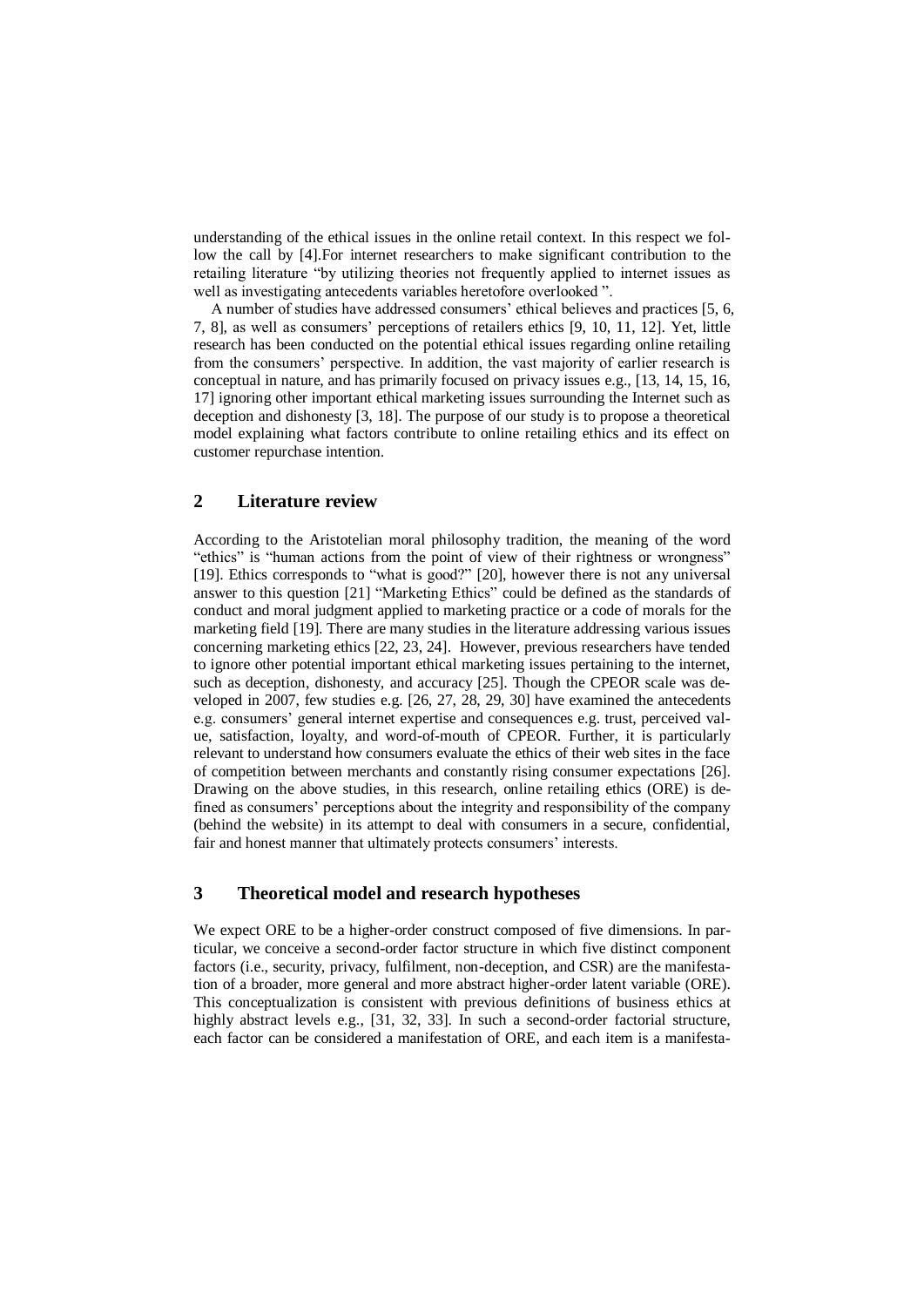tion of its respective factor. Based on this reasoning, we propose the following hypothesis:

**Hypothesis 1**: ORE is a second-order construct composed of five dimensions (i.e., security, privacy, fulfilment, non-deception, and CSR).

### **3.1 ORE and repurchase intention**

Repurchase intention is defined here as the intention to repurchase a particular brand of product again. A buyer who has higher levels of trust of the salesperson and the manufacturer with which he/she has had experience is more likely to repurchase that brand than is the customer with lower levels of trust. Holden, (1990) found that one of the outcomes of both trust of the salesperson and trust of the company is purchasing loyalty. It is understood that if a customer buys from the same supplier again and is well disposed toward it affectively, he or she is really loyal to the provider [34, 35, 36, 37]. In the financial services the main outcomes of the service will then influence the customer's attitude. But other aspects related to the perceived social behaviour of the provider can determine the final attitude too [38]. A review of the literature identified a number of studies on social programs that found positive effects of social and ethical business practices on customer attitudes toward the brand [39] with stronger identification with the company, greater brand purchase and greater intention to seek employment with the company [40]. In this sense, consumers are willing to actively support companies committed to cause-related marketing, environmentally friendly practices and ethics [41, 42]. Limbu, et al., (2011) pointed out that perceived ethics of an Internet retailer's [website](http://www.emeraldinsight.com/journals.htm?articleid=17048197&show=abstract) significantly affect consumers' trust and attitudes to the retailer's website that eventually have positive impacts on purchase and revisit intentions. The ORE is proposed to positively influence the customer's repurchase intentions. The following hypothesis is suggested regarding the impact of ORE on repurchase intention.

**Hypothesis 2:** As security increase, consumer repurchase intention will increase.

**Hypothesis 3:** As privacy increase, consumer repurchase intention will increase.

**Hypothesis 4:** As fulfilment increase, consumer repurchase intention will increase. **Hypothesis 5:** As non-deception increase, consumer repurchase intention will increase.

**Hypothesis 6:** As CSR increase, consumer repurchase intention will increase.

#### **4 Method**

#### **4.1 Sample selection and data collection**

To empirically test the hypotheses, we used a questionnaire survey. Data was collected from the American university in Egypt. Student samples have often been used in online shopping research e.g., [43, 44]. We obtained a usable sample of 280 students. Demographic details of the sample profile are provided in Table 1.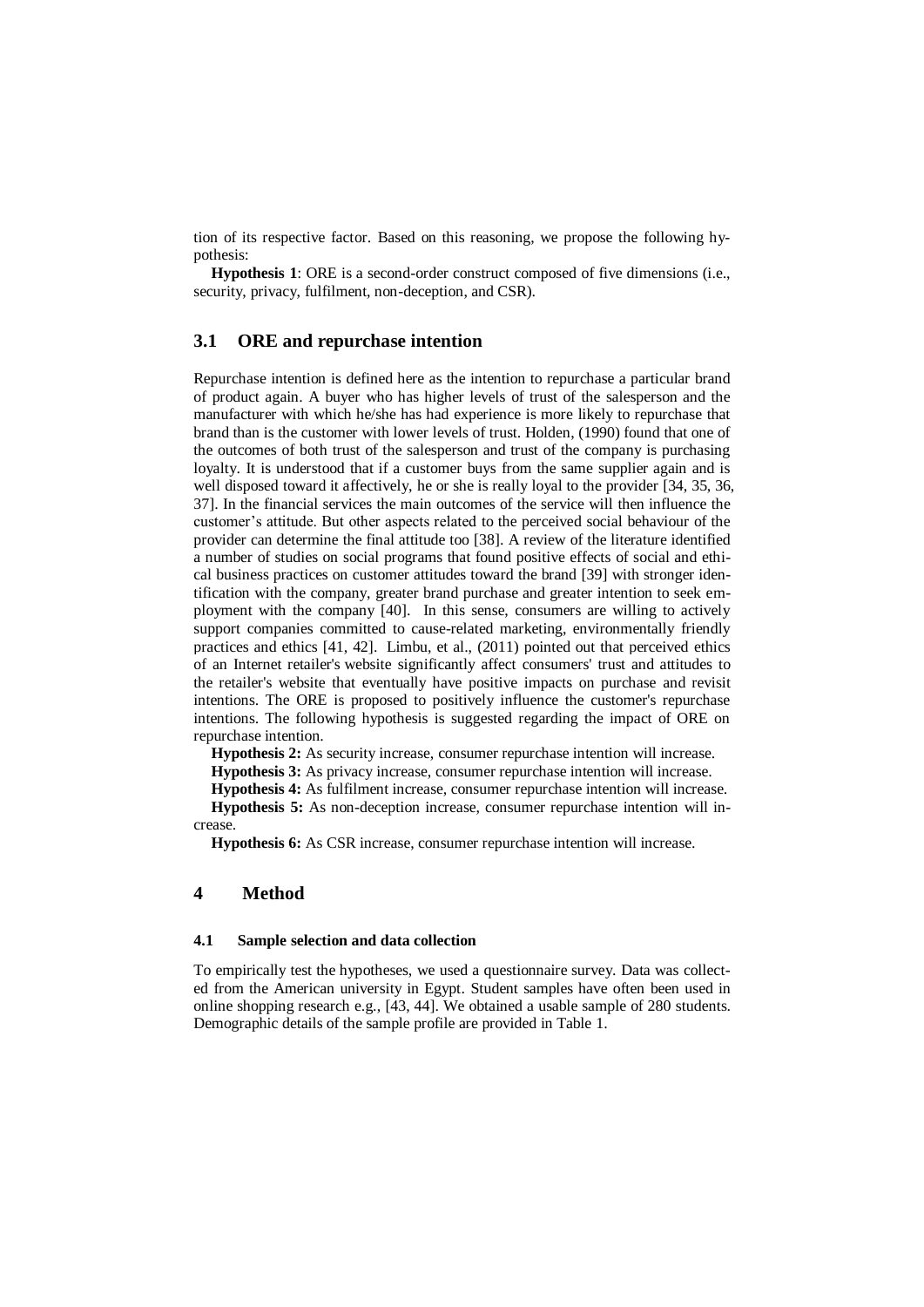| <b>Variable</b>    | <b>Categories</b> | <b>Frequency</b> | <b>Percent</b> |  |
|--------------------|-------------------|------------------|----------------|--|
| Gender             | Male              | 155              | 55.0%          |  |
|                    | Female            | 125              | 45.0%          |  |
| Age                | $<$ 20            |                  |                |  |
|                    | 20<30             | 180              | 64.0%          |  |
|                    | 30 > 40           | 80               | 28.5%          |  |
|                    | <40               | 20               | 7.5%           |  |
| Monthly income     | £1,000 or below   | 125              | 44.5%          |  |
|                    | £1,001-2,000      | 90               | 32.0%          |  |
|                    | £2,001-3,000      | 50               | 18.0%          |  |
|                    | £3,001 or above.  | 15               | 5.5%           |  |
| Education          | Bachelor degree   | 10               | 3.5%           |  |
|                    | Diploma           | 20               | 7.0%           |  |
|                    | Master or doctor- | 250              | 89.5%          |  |
|                    | ate.              |                  |                |  |
|                    | Other             |                  |                |  |
| of<br>Frequency    | $<$ 3 times       | 212              | 76.0%          |  |
| online<br>shopping | 4–6 times         | 31               | 11.0%          |  |
| within a year      | $7-9$ times       | 26               | 9.0%           |  |
|                    | $>10$ times       | 11               | 4.0%           |  |
| Experience         | $\lt 2$           | 180              | 64.0%          |  |
|                    | 2 < 5             | 70               | 25.0%          |  |
|                    | >5                | 30               | 11.0%          |  |

**Table 1** Sample profile

### **4.2 Measurement scales**

We used existing multi-item scales for the measurement of (Privacy, Security, Fulfilment/Reliability, and Non-deception). This scale developed by [26] and has four dimensions: security (5 items), privacy (4 items), non-deception (4 items) and fulfilment/reliability (4 items). All scales consisted of 5-point Likert questions, ranging from " $1 =$  strongly disagree" to " $5 =$  strongly agree". CSR was measured using a scale adapted from [45] scale of "corporate social irresponsibility" and followed the conceptualization of [46]. Repurchase intention was measured using five items scale adapted from [47].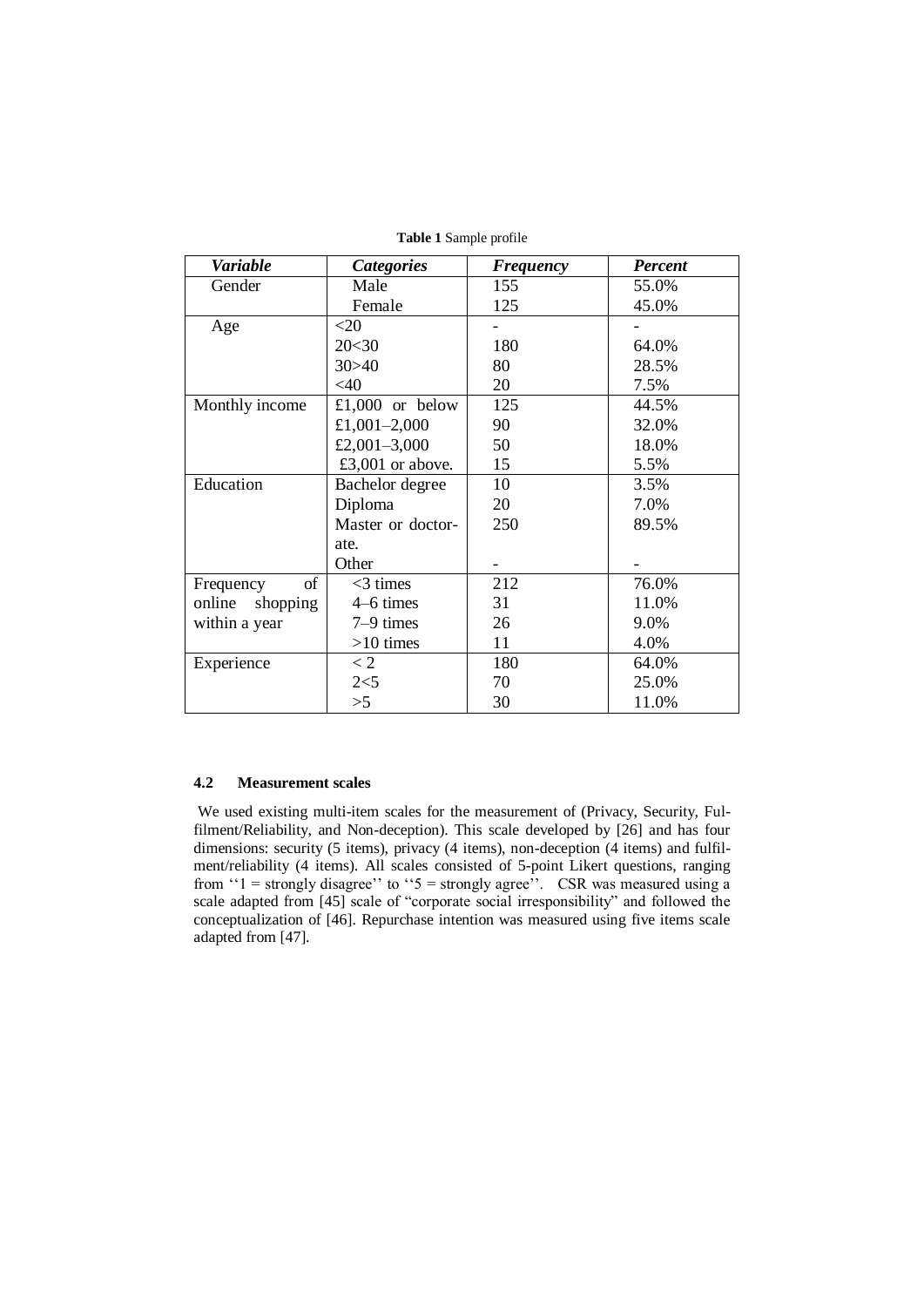### **5 Results**

#### **5.1 Descriptive statistics**

A total of 280 respondents were surveyed online. Of these 280 participants, 155 were men (55.0%) and 125 were women (45.0%). The majority of respondents were aged between 20 and 30 (64.0%), had post-graduate education (master and doctorate) (89.5%), and had engaged in online shopping three times within the previous year (82.0%). The most recent online shoppers experience for the majority of respondents was within the previous 2 years (64.0%) and the most online shoppers income was £1000 or below (44.5%). Table1 shows the respondent demographics.

#### **5.2 Measurement model**

In contrast with LISREL, the partial least squares (PLS) method is an appropriate analytical tool in this case because it has minimal demands on measurement scales, sample size, and residual distributions [48]. The assessment of a measurement model should examine (1) individual item reliability, (2) internal consistency, and (3) discriminate validity (Barclay, Higgins, & Thompson, 1995). This study employs the structural equation modelling tool WarpPLS (version 4.0) for confirmatory factor analysis to estimate the measurement model using WarpPLS analysis to test construct reliability and validity. The results in Table 2 show that composite reliabilities ranged from 0.891 to 0.917, all exceeding 0.7 [52], and the AVE of each construct ranged from 0.651 to 0.701, all exceeding 0.5 [48]. Table 2 shows that all indices fit with heuristics. Discriminate validity is tested in the measurement model analysis to determine the correlations between the latent variables and other constructs. The convergent and discriminant validity were assessed by checking whether the AVE (average variance extracted) of each construct is larger than its correlation with the other constructs, and whether each item had a higher loading on its assigned construct than on the other constructs [53, 54]. The results indicate that the discriminate validity was achieved, as shown in Table 2.

| <b>Construct Reliability AVE</b><br>Correlations and square roots of AVEs. |       |       |         |         |            |            |            |     |
|----------------------------------------------------------------------------|-------|-------|---------|---------|------------|------------|------------|-----|
|                                                                            |       |       | PV      | SC.     | <b>REL</b> | <b>DEC</b> | <b>CSR</b> | REP |
| <b>PV</b>                                                                  | 0.891 | 0.672 | (0.826) |         |            |            |            |     |
| <b>SC</b>                                                                  | 0.904 | 0.701 | 0.815   | (0.837) |            |            |            |     |
| <b>REL</b>                                                                 | 0.896 | 0.682 | 0.777   | 0.800   | (0.822)    |            |            |     |
| <b>DEC</b>                                                                 | 0.912 | 0.676 | 0.748   | 0.774   | 0.665      | (0.820)    |            |     |
| CSR                                                                        | 0.917 | 0.651 | .770    | 0.779   | 0.728      | 0.803      | (0.807)    |     |

**Table 2** Results of composite reliability and convergent/discriminant validity testing.

REP 0.874 0.662 0.803 0.793 0.763 0.797 0.712 (0.816) *Note:* PV: privacy, SC: security, REL: reliability, DCE: non-deception, CSR: Corporate social responsibility and REP: repurchase intention.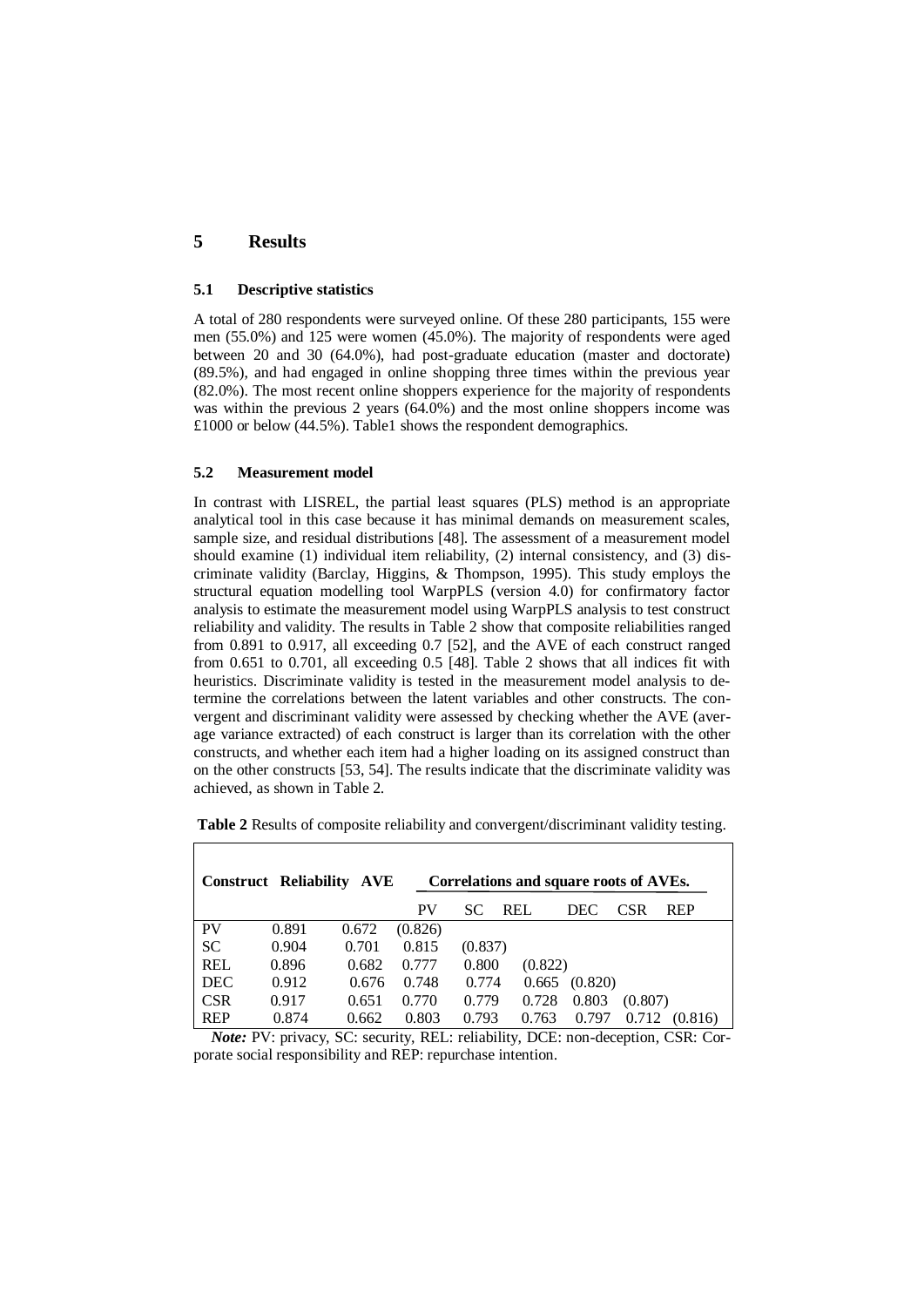#### **5.3 Structural model**

The model explains 81% of variance for the repurchase intention. **H1** since we wanted to have stronger evidence of the existence of the five ethical dimensions, Following the method utilized by [55, 56], we performed CFA analyses using WarpPls 4.0 comparing several possible factor structures (see Table 3). We compared the fit of the six-factor model to that of a series of alternative models with fewer factors: fivefactor model (privacy + security, non-deception, reliability, CSR, and repurchase intention) and four-factor model (privacy + security + reliability, non-deception, CSR, and repurchase intention) and three-factor (privacy  $+$  security  $+$  reliability, nondeception + CSR, and repurchase intention) and a two-factor model (privacy + securi $ty + reliability + non-deception + CSP$ , and repurchase intention). As shown in Table 3, the five factors model, one second-order factor fits the data much better than the other factor models. For example, the AARS difference between the proposed fivefactor model and the others models is highly significant (AARS=0.758, p<0.001).

**Table 3** Summary results of models fit indices

| Models                  | <b>APC</b> | ARS   | AARS  | <b>AVIF</b> | GOF   |
|-------------------------|------------|-------|-------|-------------|-------|
| five factors,           | 0.168      | 0.773 | 0.758 | 2.653       | 0.742 |
| one second-order factor |            |       |       |             |       |
| five factors            | 0.187      | 0.713 | 0.708 | 2.851       | 0.702 |
| four factors            | 0.217      | 0.706 | 0.702 | 2.949       | 0.689 |
| three factors           | 0.261      | 0.707 | 0.704 | 3.191       | 0.687 |
| two factors             | 0.321      | 0.694 | 0.691 | 3.364       | 0.674 |
|                         |            |       |       |             |       |

The overall fit measures suggest that the model is a plausible representation of the structures underlying the empirical data. The APC=  $(0.168, p<0.001)$ , ARS=  $(0.773,$ p<0.001), AARS= (0. 758, p<0.001), AVIF= (2.653), and GOF= (0.742). As long as the Average path coefficient (APC), the Average R squared (ARS), and the Average adjusted R-squared (AARS) are significant under 5% level, and the average variance inflation factor (VIF) is lower than 5. As well as the geometric mean of the average communality (GOF) suggests a large effect size, the overall fit indices indicate a good fit of the model [57]; [58]. These findings suggest that ORE can be modelled as a second-order construct. This provides strong support for the five dimensions as aspects of ORE as a second-order construct, thus confirming Hypothesis 1. Further evidence for acceptance of the second-order factor structure is found in the variance explained by the structural equations. ORE as a second-order construct explains 81% of customer satisfaction, as opposed to 72% in the alternative.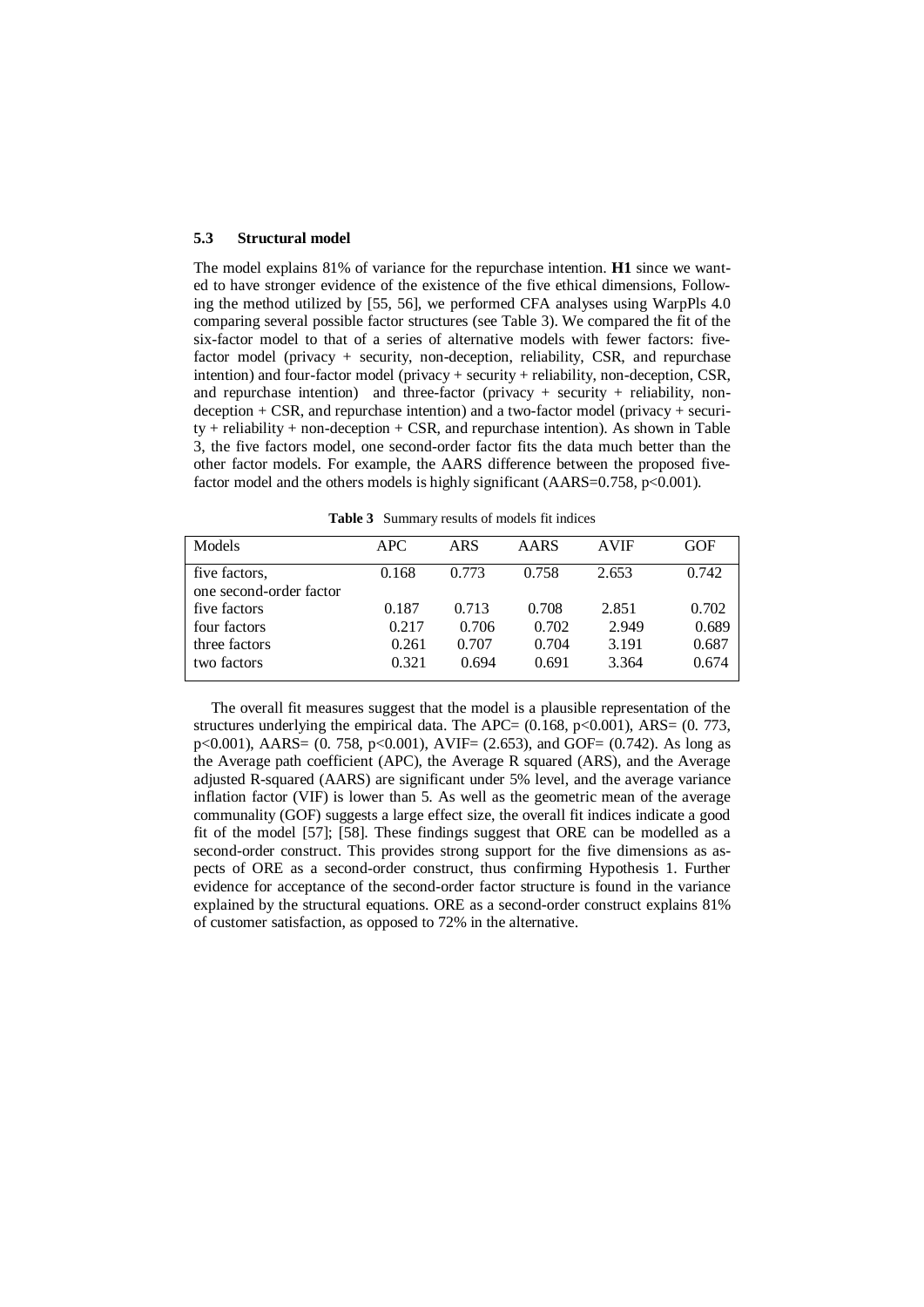

\* Significant at the 0.01 level. \*\* Significant at the 0.05 level.

**Fig. 1** PLS results of research model of main test  $(n = 310)$ .

APC= (0.168, p<0.001), ARS= (0. 773, p<0.001), AARS= (0. 758, p<0.001), AVIF= (2.653), and GOF= (0.742).

H2 examines the effects of privacy on repurchase intention. Privacy is significantly related to repurchase intention ( $B = .58$ ,  $p < .01$ ).

H3 examines the effects of security on repurchase intention. Security is significantly related to repurchase intention ( $B = .47$ ,  $p < .01$ ).

H4 examines the effects of reliability on repurchase intention. Reliability is significantly related to repurchase intention ( $B = .76$ ,  $p < .01$ ).

H5 examines the effects of non-deception on repurchase intention. Non-deception is significantly related to repurchase intention ( $B = .13$ ,  $p < .05$ ).

H6 examines the effects of CSR on repurchase intention. CSR is significantly related to repurchase intention ( $B = .32$ ,  $p < .01$ ).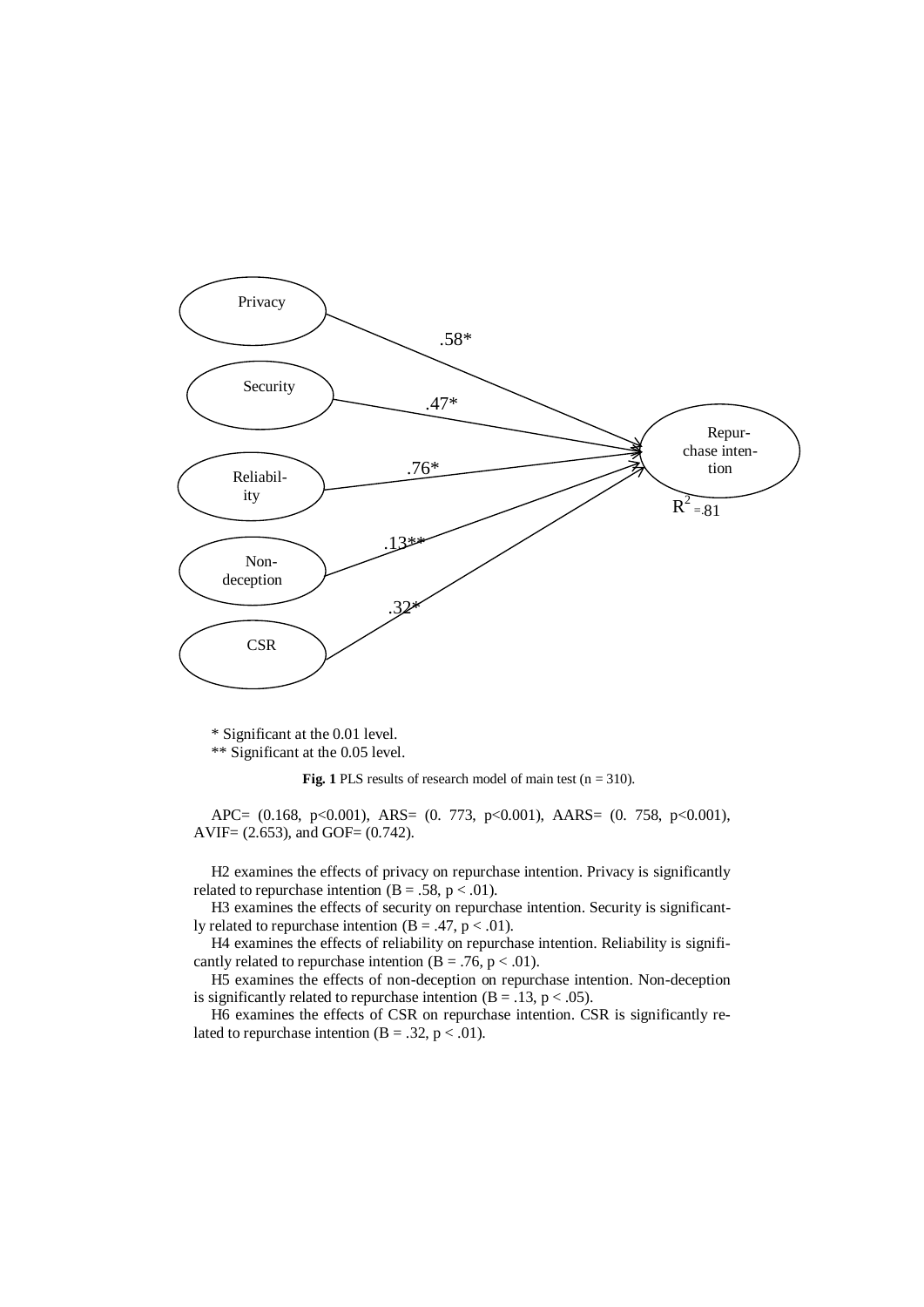The software calculates five fit indices which are meaningful in the context of variance-based SEM [57, 58]: average path coefficient (APC), average  $R^2$  (ARS), Average adjusted R-squared (AARS), average variance inflation factor (VIF), and geometric mean of the average communality (GOF). Their values are the following: APC= (0.168, p<0.001), ARS= (0. 773, p<0.001), AARS= (0. 758, p<0.001), AVIF= (2.653), and GOF= (0.742).

#### **6 Discussion**

The aim of this study was to examine the impact of online retailing ethics on repurchase intention with the extending research model adapted from [26]. Data were collected in Egypt. The findings of the hypotheses testing of this study were as follows.

**First,** we confirmed that ORE is a multidimensional construct composed of five dimensions: security, privacy, fulfilment/reliability, non-deception, and CSR.

**Second,** the findings of this study show the direct effect of the five dimensions (security, privacy, fulfilment/reliability, non-deception, and CSR) on consumer repurchase intention. This result confirms the findings of previous studies that online retailing ethics significantly impacts the customer repurchase intention e.g. [26, 27, 28].

A key aspect of this multidimensional conceptualization is that privacy is important. Privacy is a great concern in modern society [59]. The American Marketing Association (AMA) Code of Ethics for Marketing on the Internet states that ''information collected from customers should be confidential and used only for expressed purposes.'' This statement recommends that e-commerce companies comply with ethical principles and protect a consumer's privacy. The results of the current study also indicate that ORE involves privacy.

Security, the second dimension, is an important issue in contemporary online transactions [60]. Prior literature argued that technological protection and security statements are significant factors that can improve consumer-perceived security [61, 62, 63]. Our study suggests that consumers desire e-commerce companies to have technological protection and security statements. Thus, ORE includes security.

Fulfilment/reliability, suggests that ORE is also related to the service quality delivered by websites on which consumers shop online. Consistent with previous research [64, 65], our results show that online consumers want to receive the right quality and right quantity of items that they ordered within the time frame promised by the online retailers, and they expect to be billed accurately by them.

The existence of the fourth dimension, non-deception, indicates that consumers' concerns arising in traditional markets due to deceptive or manipulative advertising and sales practices are somewhat exacerbated in Internet commerce by the relatively unfamiliar and impersonal nature of the Web, where the lack of opportunities for face-to-face interactions reduces people's ability to detect deception [66]. For instance, in traditional retail settings, the detection of deception relies, amongst other things, on recognizing subtle changes in a person's non-verbal behaviours, such as eye contact and body movements [67].

Finally, CSR, Several studies have investigated how consumers perceive the social responsibility of retailers [68, 41]. An international survey has been conducted on 211 scholars with expertise in business ethics. Each respondent was asked to identify the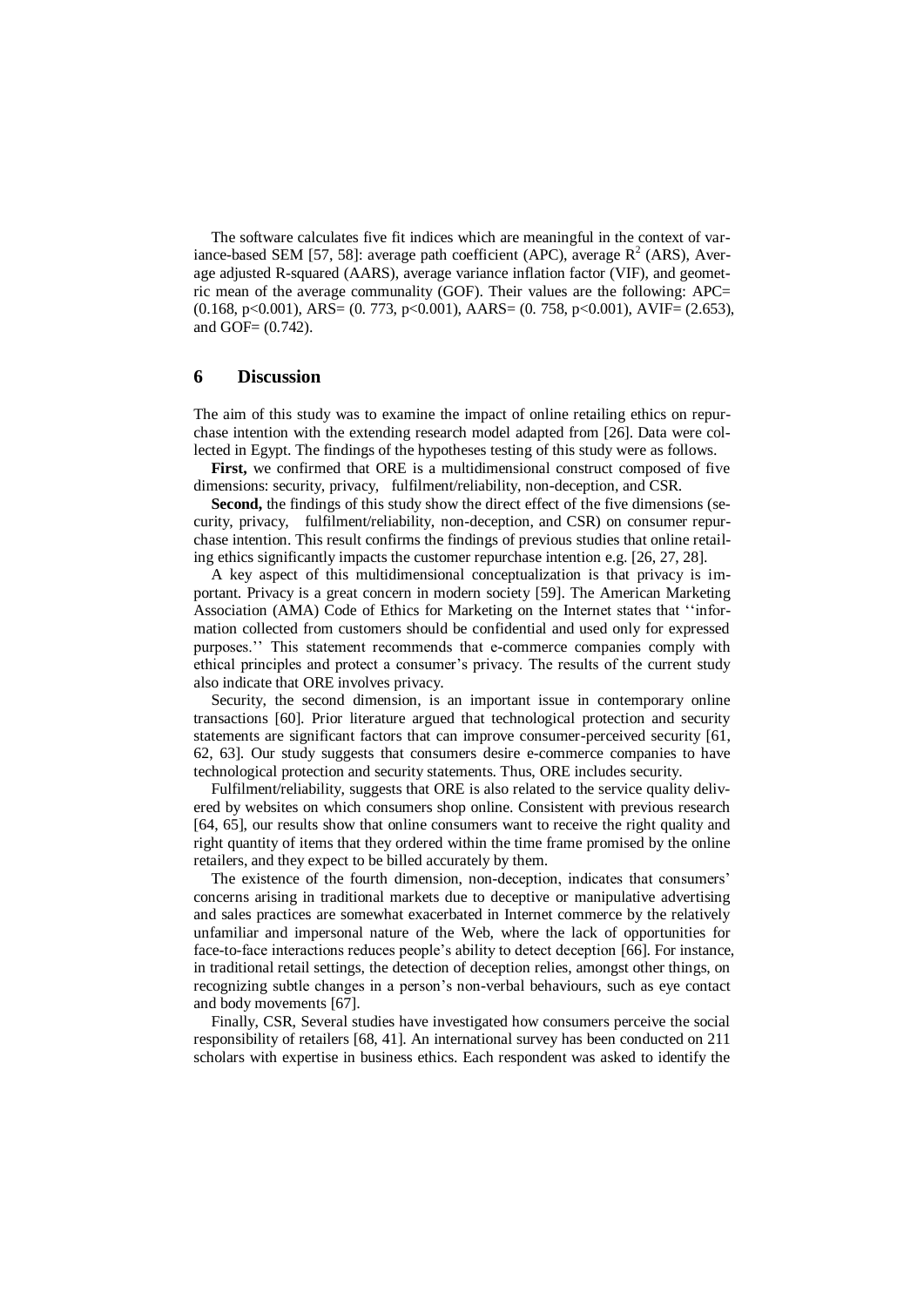three most important issues that business ethics academia will face in the coming decade. The results suggest that the most important issues facing business ethics academia in the future will be the corporate social responsibility [69].

Fulfilment was the strongest predictor of repurchase intention. This adds further empirical evidence to previous results [65, 26]. When shopping online, consumers are vulnerable. They worry that they will not receive the products or services exactly as they purchased. Consequently, consumer concerns about fulfilment are still a critical issue for online retailers [70]. Furthermore, privacy, followed by security, CSR and non-deception, had a strong influence on repurchase ignition Overall; these results are in line with several articles and reports e.g., [71, 72].

### **7 Theoretical contribution**

This study contributes to the literature in the following ways. **First,** the study provides empirical support for a comprehensive model of ORE composed of five multidimensional constructs that include security, privacy, fulfilment/reliability non-deception, and CSR. Several scales developed to measure online service quality tend to collapse privacy and security concepts into one dimension [64, 65]. Prior research in the traditional marketplace addressing consumers' ethical perceptions has considered a limited number of dimensions. For example, in [73] study, the security/privacy dimension refers to: ''security of credit card payments and privacy of shared information''.

S**econd** key contribution of the present study stems from the analysis of the effects of ORE on consumer repurchases intention. Overall, this is particularly relevant if we take into account the psychological distance theory. Several theories of interpersonal communication suggest physical proximity in communication fosters stronger bonds between the parties than communication that occurs remotely e.g., [27, 26]. The current study shows that ORE factors become a key means of fostering consumers' repurchase intention in a context where communications occur remotely.

#### **8 Implications for practice and future research directions**

Research suggests that ethics can play a critical role in the formation and maintenance of long-term relationships with customers [74]. In order to successfully operate a commercial website from an ethical perspective, online retailers need to understand how consumers' ethical perceptions are formed. The present study compiled a list of 23 items (grouped into five factors) that online retailers can use to assess such perceptions. These items would provide several hints to online retailers in terms of how to shape their customers' satisfaction and repurchase intentions.

We encourage future studies to use random sampling of general consumers. The ethics literature identifies some factors which influence ethical judgments of consumers (e.g., sex, age, and education). Such research could identify how each variable, individually and cooperatively, impacts consumer ethical evaluations of online retailing. We did not collect data from non-Internet shoppers because the focus of this study was online consumers referring to their latest purchase online. It may be an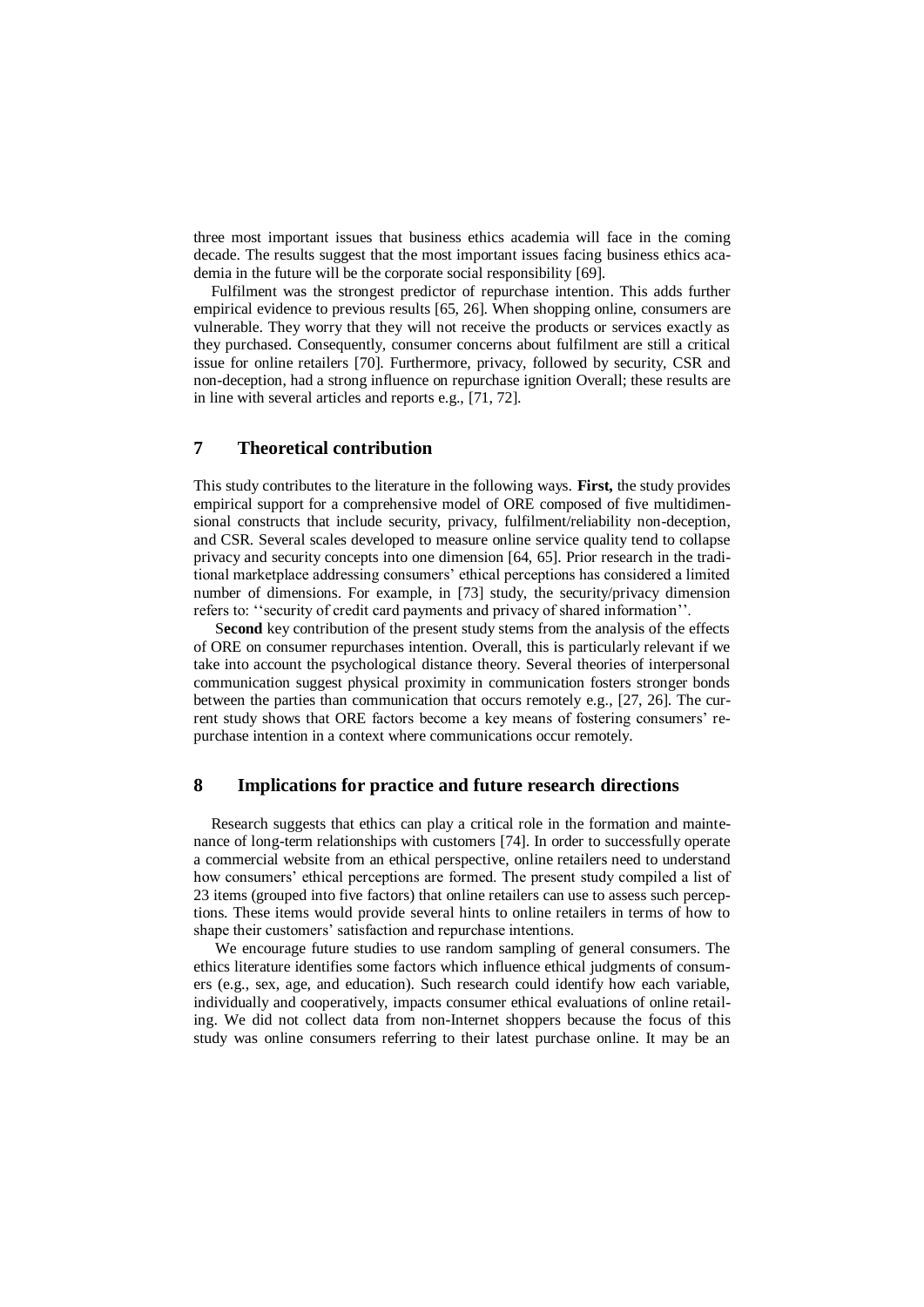interesting extension, however, to test this conceptual model for other populations like non online consumers.

#### **9 Conclusion**

Some researchers believe that a systematic empirical study of e-commerce ethical issues must be conducted from the consumers' perspective [26]. This study represents an initial step into examining of e-retailing ethics from the consumers' perspective and the understanding of its effects on consumer repurchases intention. The results offer important implications for e-retailers and are likely to stimulate further research in the area of e-ethics from the consumers' perspective.

## **References**

- 1. Internet world stats, "Miniwatts," 2013. [Online]. Available: http://www.internetworldstats.com/stats.htm. [Accessed 25 may 2013].
- 2. O. Freestone and V. Michell, "Generation Y attitudes towards e-ethics and Internet related misbehaviours," Journal of business ethics, vol. 54, pp. 121-128, 2004.
- 3. v. s. Bush, B. T. Venable and A. Bush, "ethics and marketing on the Internet: practioners perceptions of societal, industry and company concerns." Journal of business ethics, no. 23, pp. 237-248, 2000.
- 4. R. B. James and P. D. Rajiv, "The Theoretical Domains of retailing research: A Retrospective," Journal of retailing, vol. 85, no. 2, pp. 113-128, 2009.
- 5. S. Fullerton, K. B. Kerch and H. R. Doger, "Consumer Ethics: An Assessment of individual Behaviour in the market place," Journal of business ethics, vol. 15, pp. 805-814, 1996.
- 6. J. A. Muncy and S. J. Vitell, "Consumer Ethics: An investigation of the Ethical beliefs of the final consumer," Journal of Business research, vol. 24, pp. 297-311, 1992.
- 7. D. Strutton, L. E. Pelton and O. C. Ferrell, "Ethical Behaviour in Retail Settings: Is there a Generation Gap?," Journal of Business Ethics, vol. 16, pp. 87-105, 1997.
- 8. S. J. Vitell and J. A. Muncy, "The Muncy-Vitell Consumer Ethics Scale:A modification and Application.," Journal of Business Ethics, vol. 62, pp. 267-275, 2005.
- 9. D. J. Burns, J. K. Fawctt and J. Lanasa, "Business Students Ethical perceptions of Retail Situations:A microcultural Comparison.," Journal of Business Ethics, vol. 13, pp. 667-679, 1994.
- 10. R. R. Lagace, R. Dahlstrom and J. B. Gassenheimer, "The Relevance of Ethical Salesperson Behviour on Relationship Quality:The Pharmaceutical Industry.," Journal of Personal Selling&Sales Management , vol. 11, pp. 39-47, 1991.
- 11. F. S. Mcintyre, J. R. Thomas and F. W. Gilbert, "Consumer segments and Perceptions of Retail Ethics." Journal of Marketing Theory and Practice. vol. 2, pp. 43-53, 1999.
- 12. S. Roman, "The Impact of Ethical Sales Behaviour on Customer Satisfaction, Trust And Loyalty to the company:An Impirical study in the financial service Industry.," Journal of Business Ethics, vol. 19, pp. 915-949, 2003.
- 13. R. F. Beltramini, "Application of the Unfairness Doctorine to Marketing Communications on the Internet." Journal of Business Ethics, vol. 42, pp. 393-400, 2003.
- 14. E. M. Caudill and P. E. Murphy, "Consumer Online Privacy:Lgal and Ethical Issues.," Journal of Public Policy and Marketing, vol. 19, pp. 7-19, 2000.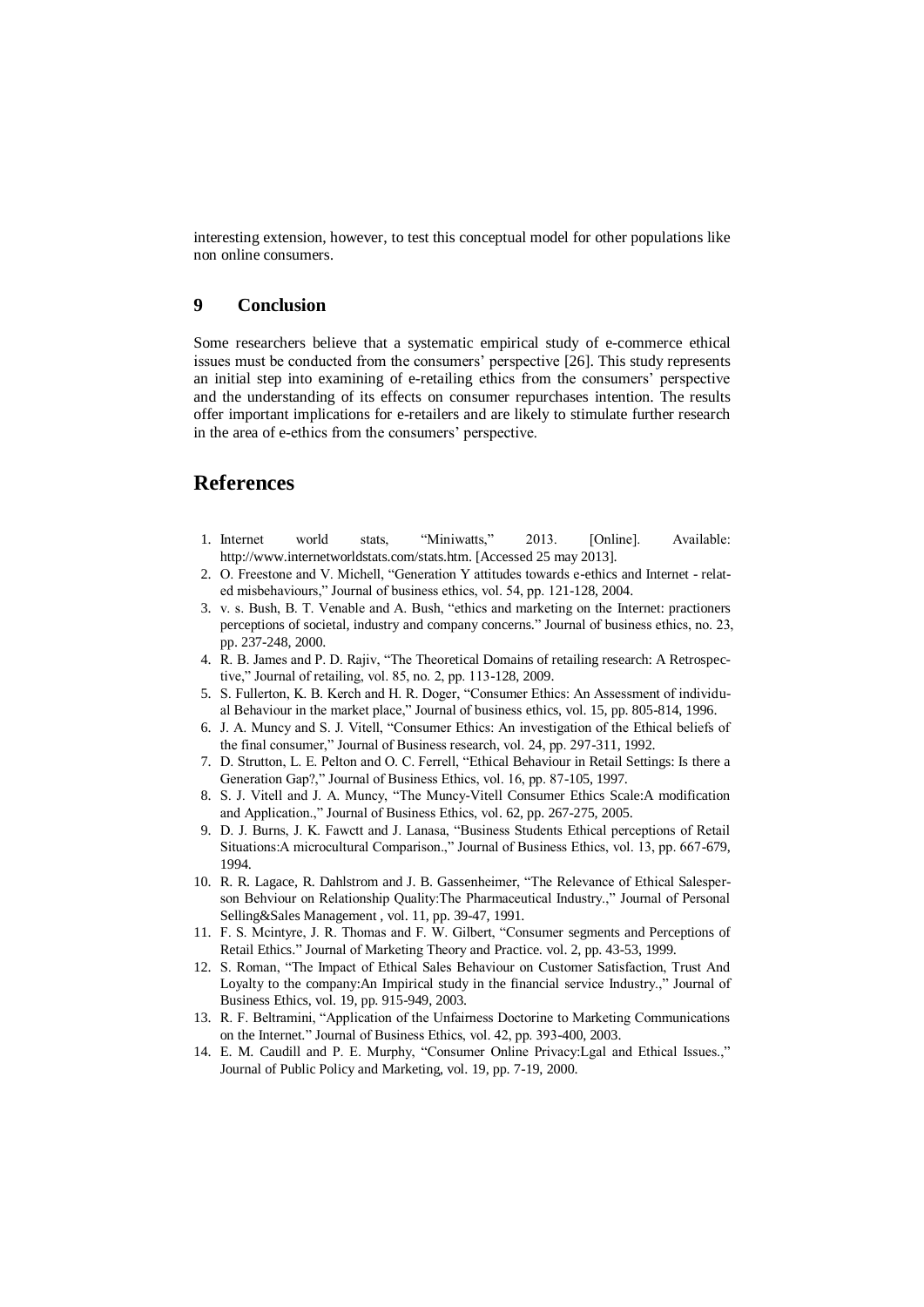- 15. M. D. Maury and D. S. Kleiner, "E-Commerce, Ethical Commerce?," Journal of Business Ethics, vol. 36, pp. 21-31, 2002.
- 16. I. Pollach, "A Typology of Communicative strategies in online privacy policies:Ethics,Power and informed Consent.," Journal of Business Ethics, vol. 62, pp. 221- 235, 2005.
- 17. D. E. Palmer, "Pop-Ups, Cookies, and Spam:Toward a Deeper Analysis of the Ethical Significance of Internet Marketing Practices.," Journal of Business Ethics, vol. 58, pp. 271-280, 2005.
- 18. P. E. Murphy, G. R. Laczniak, N. E. Bowie and T. A. Klein, "Ethical Marketing:Basic Ethics in Action.," Pearson Prentice Hall, NJ)., 2005.
- 19. J. F. Gaski, "Does Marketing Ethics Really Have Anything to say?A critical Inventory of the Literature.," Journal Of Business Ethics, vol. 18, no. 3, pp. 315-334, 1999.
- 20. G. D. Pires and J. Stanton, "Ethnic Marketing Ethics," Journal of Business Ethics, vol. 36, pp. 111-118, 2002.
- 21. J. Fisher, D. Taylor and S. Fullerton, "Attitudes towards consumer and Business Ethics among Canadian and NewZealand Business students: An assessment of 25 Scenarios," Journal of Business Ethics, vol. 3, no. 2, pp. 155-177, 1999.
- 22. P. E. Murphy, G. R. Laczniak and G. Wood, "An Ethical Basis for Relationship Marketing:A virtue ethics perspective.," European Journal of Marketing, vol. 41, no. 2, pp. 37-57, 2007.
- 23. S. J. Vitell and F. N. Ho, "Ethical Decision making in Marketing:Asynthesis and evalution of scales measuring the various components of decision making in ethical situations.," Journal of Business Ethics, vol. 16, no. 7, pp. 699-717, 1997.
- 24. J. P. Fraedrich, "Reviewed work(s): Ethics in Marketing by N. CraigSmith; John A. Quelch. Practical Business Ethics by Warren A.French; John Granrose.," Journal Of Marketing, vol. 60, no. 1, pp. 122-123, 1996.
- 25. S. Roman, "Relational Consequences of Perceived Deception in Online Shopping: The Moderating Roles of Type of Product, Consumer's Attitude Toward the Internet and Consumer's Demographics," Journal of Business Ethics, vol. 95, pp. 373-391, 2010,2007.
- 26. S. Roman, "The Ethics of Online Retailing: A Scale development and Validation from the Consumers' Perspective," Journal of Business Ethics, vol. 72, pp. 131-148, 2007.
- 27. S. Roman and P. J. Cuestas, "The Perceptions of Consumers Regarding Online Retailers' Ethics and Their Relationship with Consumers' General Internet Expertise and Word of Mouth: A preliminary Analysis," Journal of Business Ethics, vol. 83, no. 4, pp. 641-656, 2008.
- 28. C. Kurt and G. Hacioglu, "Ethics as a customer perceived value driver in the context of online retailing." African Journal of Business Management,, vol. 4, no. 5, pp. 672-677, 2010.
- 29. Y. B. Limbu, M. Wolf and D. L. Lunsford, "Consumers' perceptions of online ethics and its effects on customer satisfaction," Journal of Research in Interactive Marketing, vol. 5, no. 1, pp. 71-89, 2011.
- 30. S. Arjoon and M. Rambocas, "Ethics and Customer Loyalty: Some Insights into Online Retailing Services." International Journal Of Business and Social Science. vol. 14, no. 2, pp. 135-142, 2011.
- 31. V. Barry, "Moral Issues in Business," (Wadsworth Publishing Co, New York)., 1979.
- 32. R. Bartels, "A Model for Ethics in Marketing," Journal of Business Ethics, vol. 31, pp. 20- 26, 1967.
- 33. T. L. Beauchamp and N. E. Bowie, "Ethical theory and Business," 2nd Edition (Prentice Hall, NJ). 1983.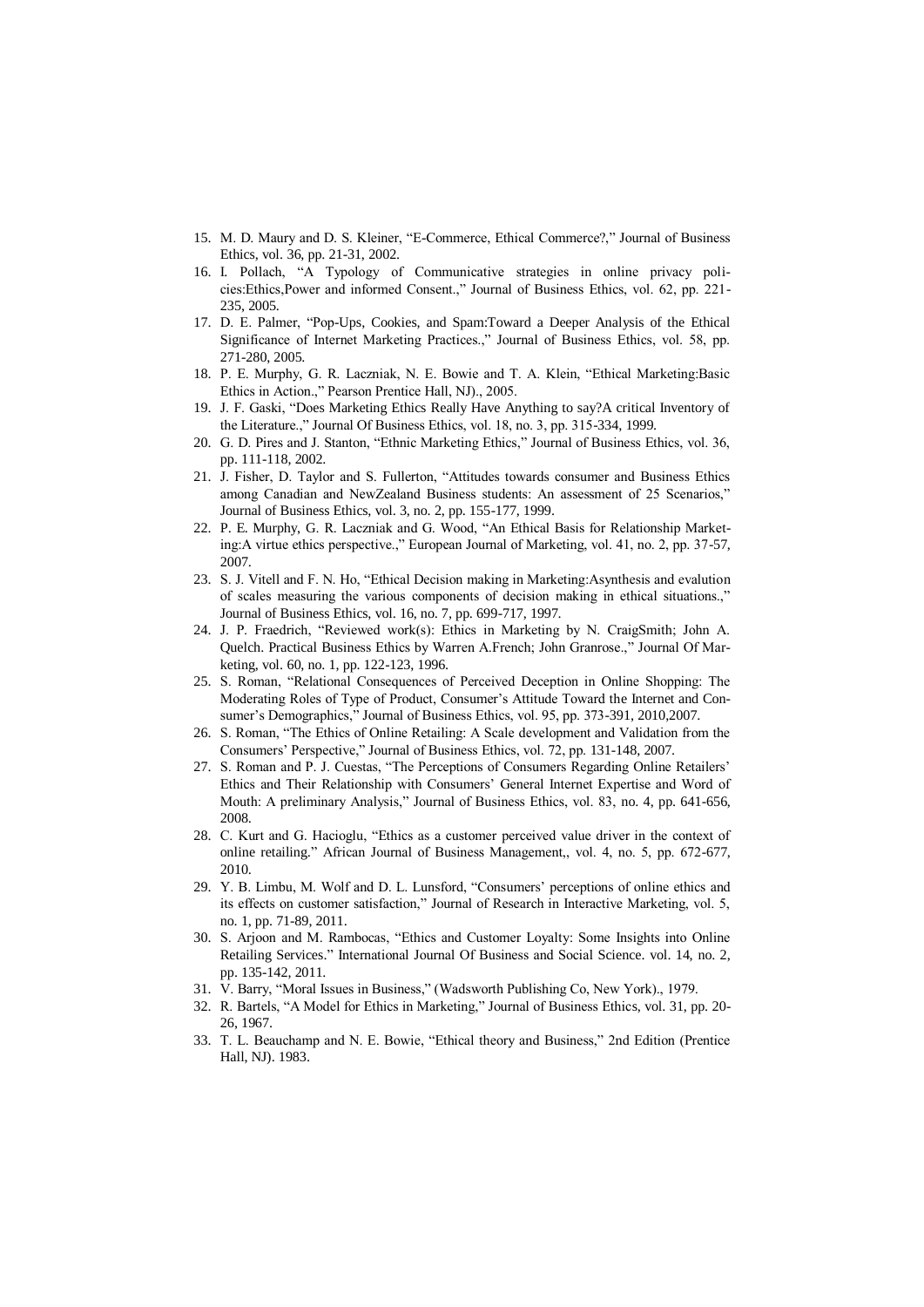- 34. J. N. Sheth and A. Parvatiyar, "Relationship marketing in Consumer Markets: Antecedents and Consequences.," Journal of the Academy of Marketing Science, vol. 23, no. 4, pp. 255-271, 1995.
- 35. D. D. Gremler and S. W. Brown, "Gremler, D.D. and Brown, S.W. (1999), "The loyalty ripples effect"," International Journal of Service Industry Management, vol. 10, no. 3, pp. 271-291, 1999.
- 36. R. L. Oliver, "Whence consumer loyalty," Journal of Marketing, vol. 63, no. 1, pp. 33-45, 1999.
- 37. J. J. Cronin, J. R. Brady and G. T. M. Hunt, "Assessing the effects of quality, value, and customer satisfaction on consumer behavioral intentions in service environments," Journal of Retailing, vol. 76, no. 2, pp. 193-218, 2000.
- 38. M. M. Garca de los salmones, A. Pe rez and I. Rodri Guez delBosque , "The social role of financial companies as a determinant of consumer behaviour," The International Journal of Bank Marketing, vol. 27, no. 6, pp. 467-485, 2009.
- 39. B. A. Lafferty and R. E. Goldsmith, "Cause-brand alliance: does the cause help the brand or does the brand help the cause," Journal of Business Research, vol. 58, no. 4, pp. 423- 429, 2005.
- 40. S. Sen, C. B. Bathtacharya and D. Korschun, "The role of corporate social responsibility in strengthening multiple stakeholder relationships: a field experiment," Journal of The Academy of Marketing science, vol. 34, no. 2, pp. 158-166, 2006.
- 41. I. Maignan and O. C. Ferrell, ", I. and Ferrell, O.C. (2004), "Corporate social responsibility and marketing: an integrative framework.," Journal of the Academy of Marketing Science,, vol. 32, no. 1, pp. 3-19, 2004.
- 42. L. M. McDonald and S. R. Rundle-Thiele, "Corporate social responsibility and bank customer satisfaction: a research agenda," International Journal of Bank Marketing,, vol. 26, no. 3, pp. 170-182, 2008.
- 43. G. Balabanis and N. Reynolds, "Consumer attitudes towards multi-Channel retailers' Web Sites: The role of involvement, brand attitude, internet knowledge and visit duration," Journal of Business Strategies, vol. 18, no. 2, pp. 105-131, 2001.
- 44. J. Kim, A. Fiore and H. Lee, "Influence of online store perception, shopping enjoyment, and shopping involvement on consumer patronage behaviour towards an online retailer," Journal of Retailing and Consumer Services, vol. 14, pp. 95-107, 2007.
- 45. T. Wagner, P. Bicen and Z. Hall, "The dark side of retailing: towards a scale of corporate social irresponsibility," International Journal of Retail & Distribution Management, vol. 362, pp. 124-142, 2008.
- 46. S. Sen, C. B. Bhattacharya and D. Korshun, "The role of corporate social responsibility in strengthening multiple stakeholder relationships:," Journal of the Academy of Marketing, vol. 34, pp. 158-166, 2006.
- 47. N. Siu, T. Zhang and C. Yau, "The Roles of Justice and Customer Satisfaction in Customer Retention: A Lesson from Service Recovery," Journal of Business Ethics, vol. 114, no. 4, pp. 675-686, 2013.
- 48. W. Chin, B. Marcolin and P. Newsted, "A partial least squares latent variable modeling app roach for measuring interaction effects: Results from a monte carlo simulation study and voice mail emotion/adoption study." In Paper presented at the 15th international conference on information systems. Cleveland, Ohio, USA. pp. 21- 41, 1996.
- 49. J. Nunnally, "Psychometric methods (2nd ed.).," New York: McGraw-Hill., 1978.
- 50. B. Wixom and H. Watson, " An empirical investigation of the factors affecting data warehousing success.," MIS Quarterly, vol. 25, no. 1, p. 17–41., 2001.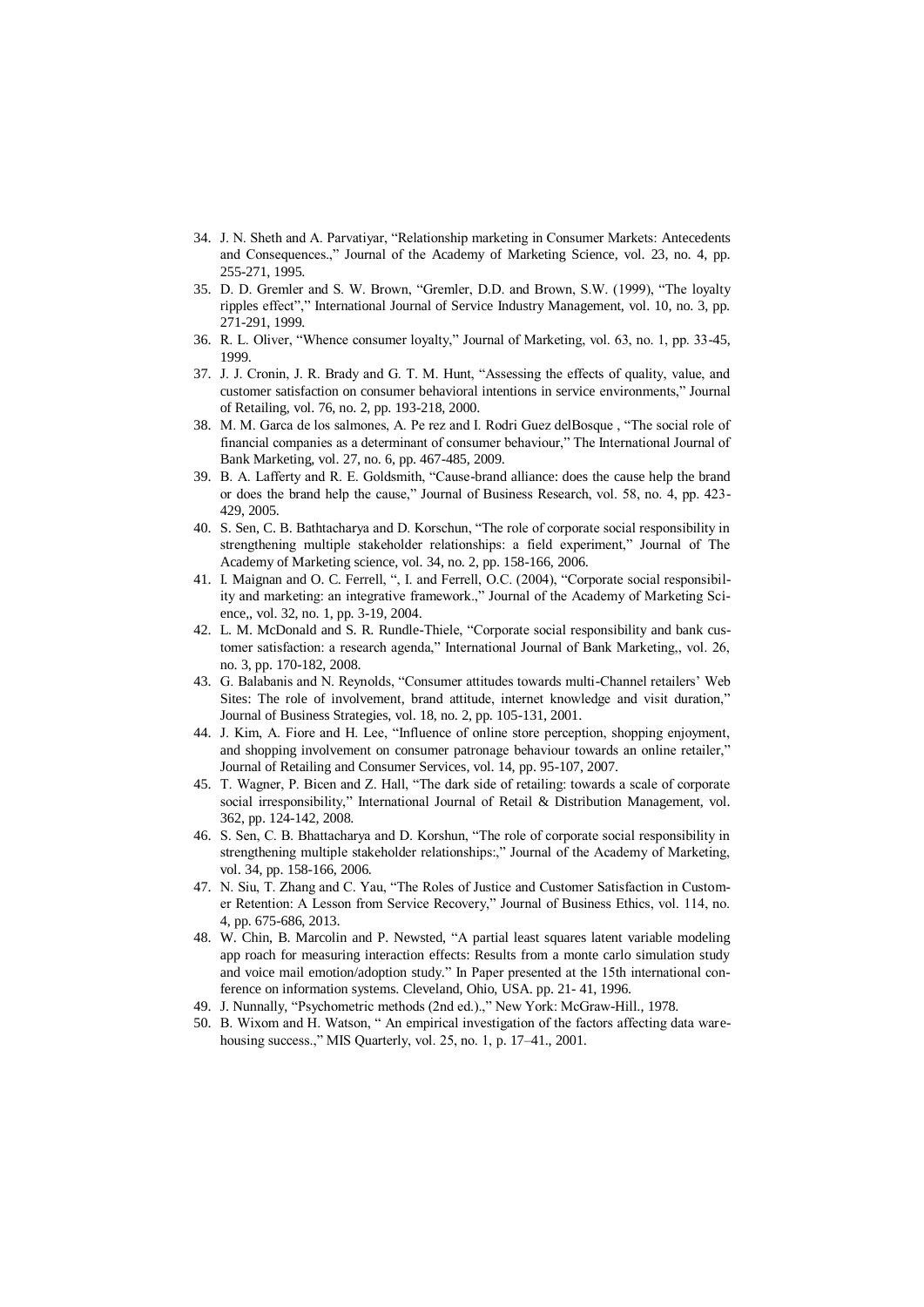- 51. G. W. Bock, R. W. Zmud, Y. G. Kim and J. N. Lee, " Behavioral intention formation in knowledge sharing: Examining the roles of extrinsic motivators,social-psychological forces, and organizational climate.," MIS Quarterly, vol. 29, no. 1, pp. 87-111, 2005.
- 52. R. P. Bagozzzi and Y. Yi, " On the evaluation of structural equation models.," Journal of the Academy of Marketing Science., vol. 16, no. 1, pp. 74-94, 1988.
- 53. C. Fornell and D. Larcker, " Evaluating structural equation models with unobservable variables, and measurement error.," Journal of Marketing Research, vol. 18, no. 1, p. 39–50., 1981.
- 54. D. Gefen, D. Straub and M. Boudreau, "Structural equation modeling techniques and regression: Guidelines for research practice." Communications of AIS,, vol. 7, no. 7, p. 1– 78., 2000.
- 55. w. J. Doll, , X. Weidong and G. Torkzadeh, "A confirmatory factor analysis of the enduser computing satisfaction instrument.," MIS Quarterly, vol. 18, no. 4, pp. 453-461, 1994.
- 56. P. A. Dabholkar, D. I. Thorpe and J. O. Rentz, " A measure of service quality for retail stores: Scale development and validation," Journal of the Academy of Marketing Science, vol. 24, no. winter, pp. 3-16, 1996.
- 57. R. Kline, "Principles and practice of structural equation modeling. New York, NY:," The Guilford Press., 1998.
- 58. N. Kock, "Using WarpPLS in e-collaboration studies: Descriptive statistics, settings, and key analysis results." International Journal of e-Collaboration, vol. 7, no. (2),, pp. , 1–18., 2011.
- 59. T. S. Ellis and D. Griffith, "The evaluation of it ethical scenarios using a multidimensional scale." ACM SIGMIS Database, vol. 32, p. 75–85. 2001.
- 60. J. M. Peha and I. M. Khamitov , " Paycash: a secure efficient Internet payment system.," Electronic Commerce Research and Applications, vol. 3, p. 381–388, 2004.
- 61. R. J. Hwang, S. H. Shiau and D. F. Jan, "A new mobile payment scheme for roaming services.," Electronic Commerce Research and Applications, vol. 6, p. 184–191, 2007.
- 62. C. Kim, W. Tao, N. Shin and K. S. Kim , " An empirical study of customers'perceptions of security and trust in e-payment systems.," Electronic Commerce Research and Applications , vol. 9, p. 84–95, 2010.
- 63. A. S. Lim, "Inter-consortia battles in mobile payments standardisation." Electronic Commerce Research and Applications, vol. 7, p. 202–213., 2008.
- 64. A. Parasuraman , V. A. Zeithaml and A. Malhotra , " E-S-QUAL A Multiple-Item Scale For Assessing Electronic Service Quality," Journal of Service Research , vol. 7, p. 213– 233., 2005.
- 65. M. Wolfinbarger and M. C. Gilly , " eTailQ:Dimensionalizing, Measuring and Predicting etail Quality," Journal of Retailing, vol. 79, p. 183–198., 2003.
- 66. A. Ben-Ner and L. Putterman , " Trust in the New Economy , in D. C. Jones (ed.), New Economy Handbook," (Academic Press, New York) , p. 1067–1095., 2003.
- 67. B. M. DePaulo, "Nonverbal Behavior and Self-presentation," Psychological Bulletin, vol. 111, p. 203–243, 1992.
- 68. D. R. Lichtenstein, M. E. Drumwright and B. M. Braig, "The effect of corporate social responsibility on customer donations to corporate supported non-profits," Journal of Marketing, vol. 68, no. 9, pp. 16-32, 2004.
- 69. D. Holland and C. Albrecht, "The Worldwide Academic Field of Business Ethics:Scholars' Perceptions of the Most Important Issues," Journal of Business Ethics, vol. 117, pp. 777- 788, 2013.
- 70. J. E. Collier and C. C. Bienstock, "Measuring service quality in e-retailing.," Journal of Service Research, vol. 8, p. 260–275. 2006.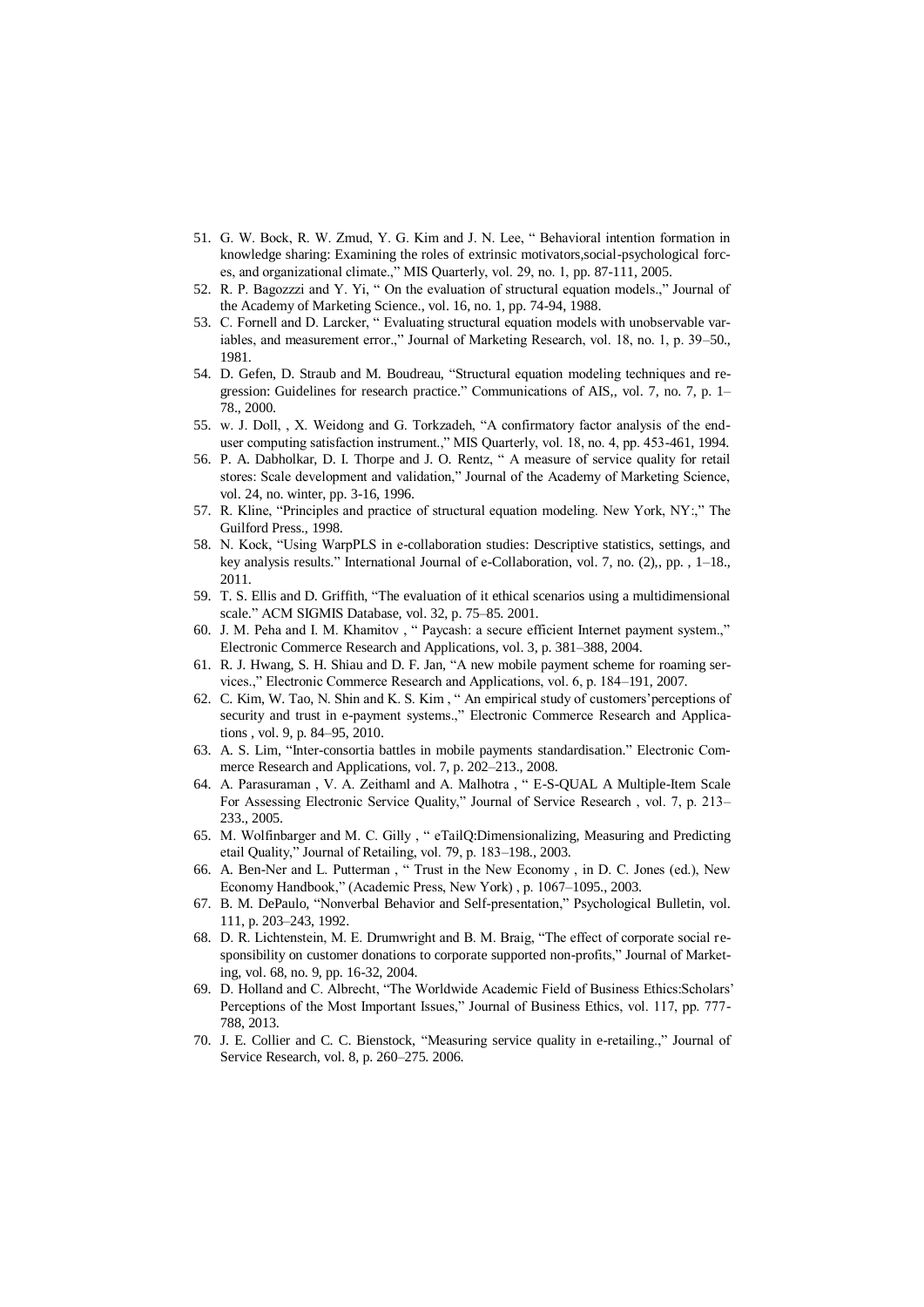- 71. B. A. Stead and J. Gilbert, "Ethical Issues in Electronic Commerce," Journal of Business Ethics,, vol. 34, pp. 75-85, 2001.
- 72. Truste, "TN's/Truste Holiday," Available at http://www.truste.org/about/press\_release/., 2005.
- 73. M. Wolfinbarge and M. C. Gilly, "eTailQ: Dimensionalizing, Measuring and Predicting etail Quality," Journal of Retailing, Vols.79, p. 183–198, 2003.
- 74. S. Roman and S. Ruiz, "Relationship Outcomes of Perceived Ethical Sales Behavior: The Customer's perspective." Journal of Business Research, vol. 58, pp. 439-445, 2005.
- 75. D. G. Norris and J. B. Gifford, "Retail Store Managers and Students perceptions of Ethical Retail Practices?A comparative and Longitudinal Analysis.," Journal Of Business Ethics, vol. 7, pp. 515-524, 1988.
- 76. M. LeMenestrel, M. Hunter and H. C. DeBettignies, "E-Ethics in Confrontation with an Activities Agenda: Yahoo on Trial." Journal of Business Ethics, vol. 39, pp. 135-144, 2002.
- 77. L. M. Sama and V. Shoaf, "Ethics on the web: Applying Moral Decision-Making to the New Media.," Journal of Business Ethics, vol. 36, pp. 93-103, 2002.
- 78. J. C. Siplor, B. T. Ward and N. M. Rongione, "Ethics of collecting and using consumer internet Data." Information System Management. vol. 21, pp. 58-66, 2004.
- 79. B. A. Stead and J. Gilbert, "Ethical issues in electronic commerce." Journal of Business Ethics, vol. 34, pp. 75-85, 2001.
- 80. S. Hunt and S. Vitell, "A General Theory of Marketing Ethics," Journal of macromarketing, vol. 1, no. 1, pp. 5-16, 1986.
- 81. S. Nardal and A. Sahin, "Ethical issues in e-commerce on the basis of online retailing," Journal of Social Sciences, vol. 7, no. 2, pp. 190-198, 2011.
- 82. R. K. Holden, "An exploratory study of trust in buyer±seller relationships. A Dissertation," University Microfilms International, ANN Abor, 1990.
- 83. C. Fornell and D. Larke, "Evaluating structural equation models with unobservable variables and measurement error." Journal of Marketing Research. vol. 18, no. 1, pp. 39-50, 1981.
- 84. W. Chin, "Overview of the PLS method." http://discnt..cba.uh.edu/chin/PLSINTRO.HTM, 1997.
- 85. P. Vesel and V. Zabkar, "Managing Customer Loyalty through the Mediating Role of Satisfaction in the DIY Retail Loyalty Program,," Journal of Retailing and Consumer services , vol. 16, no. 5, pp. 396-406, 2009.
- 86. E. W. Anderson and M. W. Sullivan, ""The antecedents and consequences of customer satisfaction for firms"," Marketing Science, vol. 12, no. 2, pp. 125-143, 1993.
- 87. R. N. Bolton, " "A dynamic model of the duration of the customer's relationship with a continuous service provider: the role of satisfaction",," Marketing Science, vol. 17, no. 1, pp. 45-65, 1998.
- 88. J. J. Cronin and S. A. Taylor, ""Measuring service quality: a reexamination and extension"," Journal of Marketing, vol. 56, no. 3, pp. 55-68, 1992.
- 89. C. Fornell, " "A national customer satisfaction barometer: the Swedish experience",," Journal of Marketing, vol. 56, no. 1, pp. 6-21., 1992.
- 90. R. L. Oliver, ""A cognitive model of the antecedents and consequences of satisfaction decisions"," Journal of Marketing Research, vol. 17, no. november, pp. 460-469, 1980.
- 91. P. G. Patterson and R. A. Spreng, " "Modelling the relationship between perceived value,satisfaction and repurchase intentions in a business-to-business, services context: an empirical examination"," International Journal of Service Industry Management, vol. 8, no. 5, pp. 414-434., 1997.